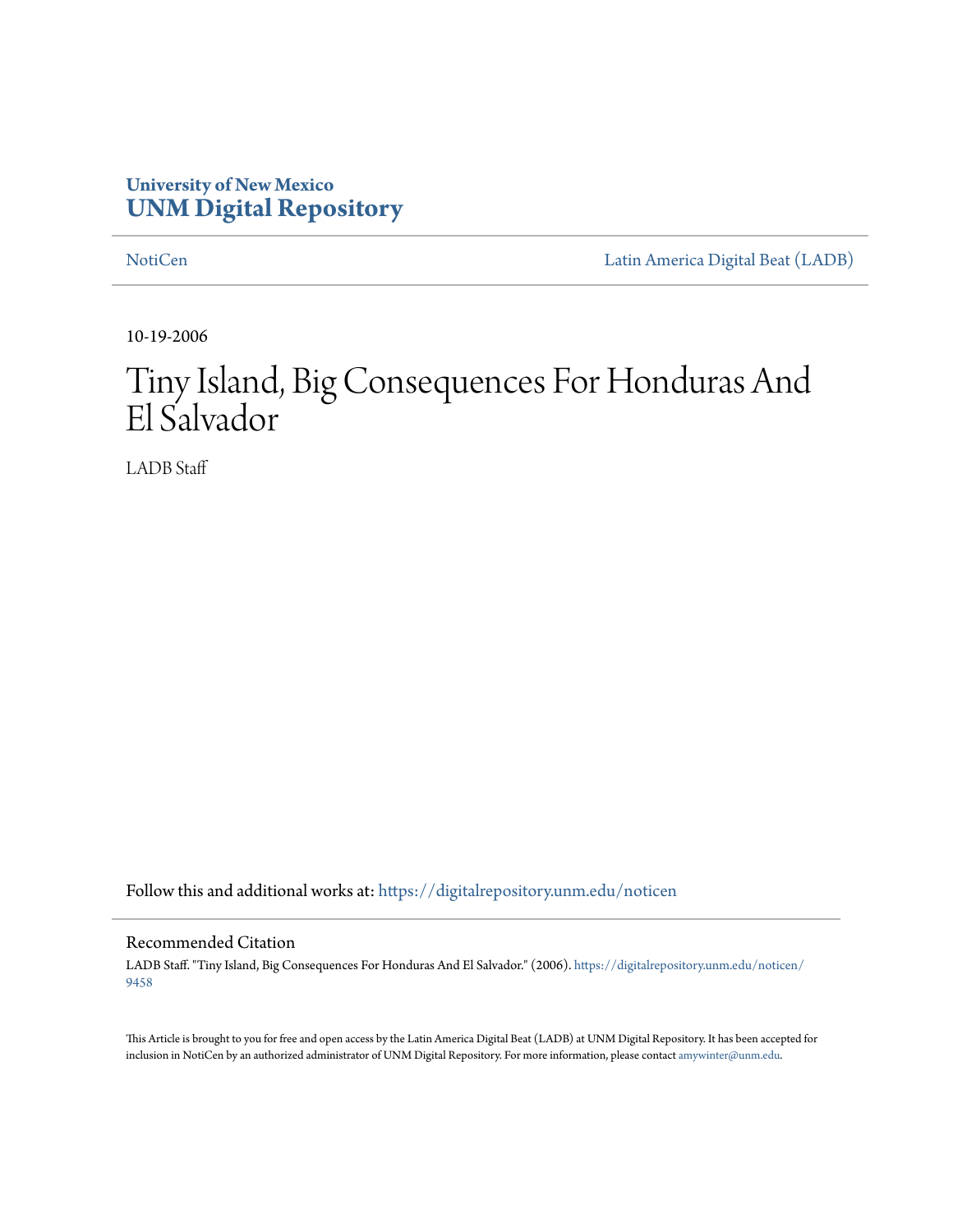

## Tiny Island, Big Consequences For Honduras And El Salvador

*by LADB Staff Category/Department:* El Salvador Honduras *Published:* 2006-10-19

Isla Conejo is a tiny island in the Gulf of Fonseca. The little island, scarcely 600 meters off the shore of Honduras and measuring no more than 1,000 sq meters, could hardly be less imposing. But for El Salvador and Honduras its strategic value belies its size. It has been the subject of a territorial battle between the two states for many years, a battle that has brought the International Court of Justice (ICJ) and the Organization of American States (OAS) into the fray.

At stake for Honduras is access to the Pacific for El Salvador, the security of one of its main ports. In 1992, the ICJ ruled on the delimitation of bolsones (see NotiCen, 2002-09-19), disputed areas between El Salvador and Honduras, but the ruling failed to identify Conejo specifically. The court ruled again in 2003, but still insufficiently to resolve the conflict, even with the intervention of the OAS. All the while, the countries have been in negotiations, sometimes intense, sometimes on a back burner.

"The court overstepped, demarcated zones that hadn't been in dispute by any of the parties," said El Salvador's Foreign Minister Maria Eugenia Brizuela in July. The court ruling may have made matters worse, because without ceding Honduras the island, it did affirm the country's right to access to the Pacific, thereby bringing Nicaragua into the situation.

Nicaragua also claims parts of the Gulf of Fonseca, but prior to the ruling had no part in the conflict. The countries will have to tread lightly in this dispute; they have gone to war for less, and they could upset the balance of powers a world away. Honduras nevertheless has treated the island as its own, and has placed it under the protective guard of four soldiers, each with a rifle, who occupy a little tin shack at the high point on the island, about five stories above the sea. The four soldiers with their M-16s posed little enough threat to the territorial integrity of El Salvador that all went well until Honduran newspaper El Heraldo noticed on Oct. 9 that the Libro Blanco de la Defensa Nacional de El Salvador includes the island as Salvadoran territory, and so seals the Honduran exit to the Pacific.

The news failed to stir much interest at first, because President Manuel Zelaya was in Taiwan at the time, but upon his return home, Conejos became a major issue, as El Heraldo continued to stir the waters. The paper had already contacted El Salvador's Ambassador to Honduras Sigifredo Ochoa and asked him why the island is included in the Libro Blanco. "For us, we consider Conejo as part of our territory and therefore it is in the Libro Blanco," came the reply. Ochoa acknowledged that no Salvadorans live on the island and that there is a Honduran military presence. At that point, he Honduran government protested to El Salvador.

*It's ours. No, it's ours*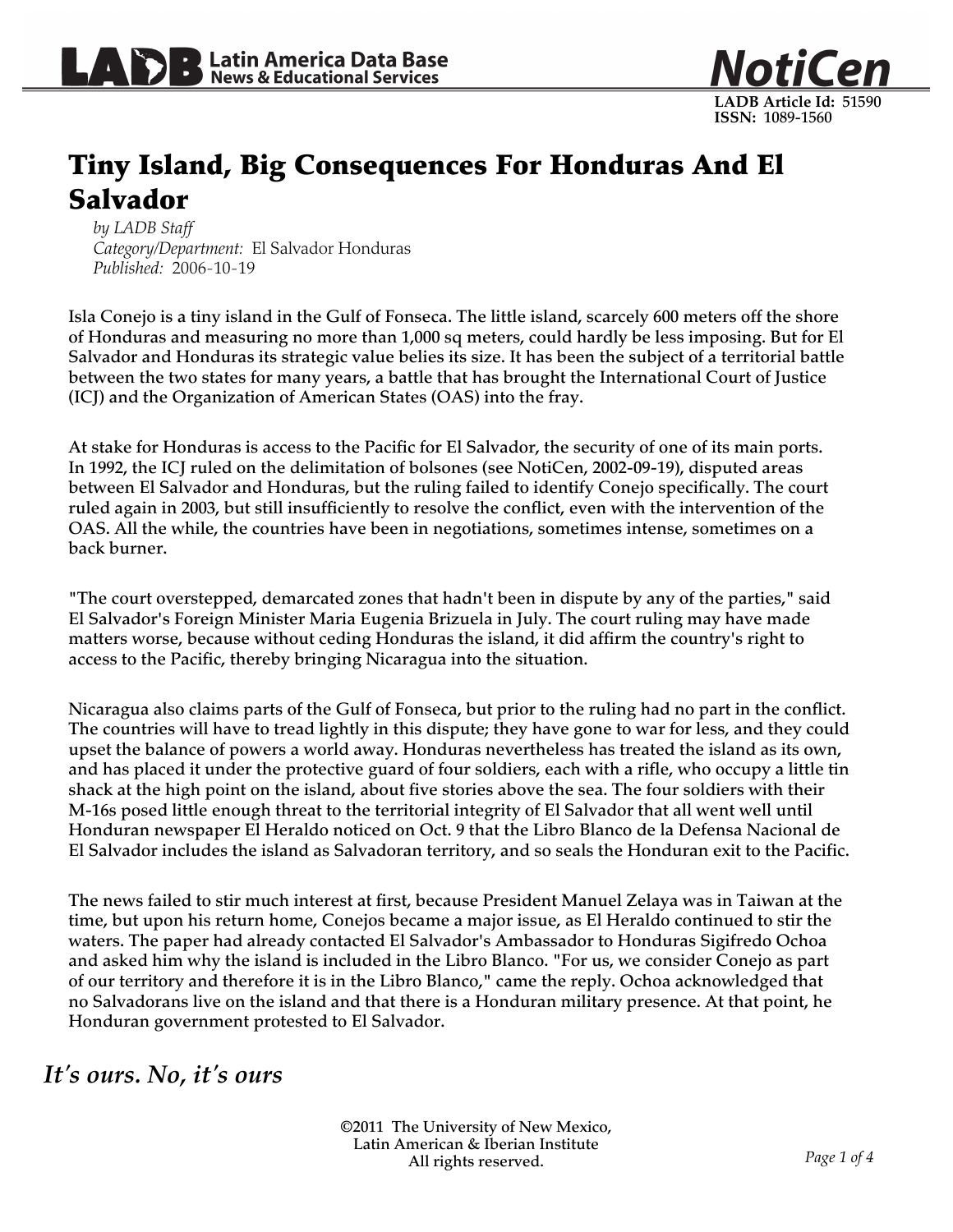# **Solution** Latin America Data Base<br>News & Educational Services

**ISSN:** 1089-1560 Next to assert Salvadoran sovereignty was President Antonio Saca. "It's totally clear," he said.

**LADB Article Id:** 51590

NotiCe

"Conejo Island is Salvadoran. The government of El Salvador reiterates before the international community and, especially to the government of Honduras, the disposition we have that all differences be resolved in conformity with international law, and through dialogue, to achieve agreements for both parties."

It was just as clear to Zelaya that Conejo belongs to Honduras. He said that both countries "have accepted the decision of the International Court of Justice in The Hague and remembered that [the court] determined overwhelmingly the right of Honduras to the Pacific Ocean, to the oceanic territory, to the exclusive economic zone, and the rights over the continental sea. All these rights give us sovereignty over the control of the Gulf of Fonseca that is demarcated for Nicaragua, El Salvador, and Honduras what is recognized as use, possession, and jurisdiction. About this concept of use, possession, and sovereignty of Honduras over Conejo Island, there is no place for doubt. It is an arbitrated fact, and the island belongs to the Republic of Honduras."

It is clear to both presidents that some solution that preserves good relations between the countries is called for. Zelaya said that both are committed to international law and to resolution through diplomacy. "The means we use are peaceful, considered within the concept that the borders serve us a meeting point and of unity." He said that the fanning of flames in the media had already begun and would not contribute to a solution. "The best thing is not to try to encourage this and open wounds unnecessarily between the two countries; I ask the cooperation of the Honduran and the Salvadoran press not to offer personal opinions, and President Saca has spoken saying that it is [to be solved] through diplomatic means. We have said that it is the best way to resolve any kind of difference we have about this."

Both presidents have agreed on one-on-one talks between the countries. Saca has said, as Zelaya noted, that he is inclined to deal with the matter bilaterally. The problem is that, while both have chosen the path of negotiation, each asserts with equal fervor that Conejo belongs to his country. Decisions favor Honduras, says Honduras Carlos Lopez Contreras was Honduras's agent before the ICJ. He agrees with Zelaya that the court has found more than once that the island belongs to Honduras. He said that, as early as 1987, when the countries originally presented documents supporting their land, island, and maritime boundary claims, El Salvador affirmed that all the islands were in controversy, except for Zacate Grande, which it recognized as belonging to Honduras. Honduras' documentation claimed that only Meanguera, Meanquerita, and El Tigre were in dispute.

The court took the position at that time that, said Lopez, "only El Tigre and Meanguera were in dispute, all the others did not constitute a dispute, and, in consequence, the islands remained in the possession of the countries of their sovereigns." That meant, he explained, that Conejo belongs to Honduras since Honduras held sovereignty over it for more than a century.

That decision further ratifies Honduras' claim to the island in establishing that each of the countries with banks on the Gulf of Fonseca has sovereignty extending three nautical miles out from their shores. "In this case, Conejo is 600 meters from the coast, that is much before the limit of Honduran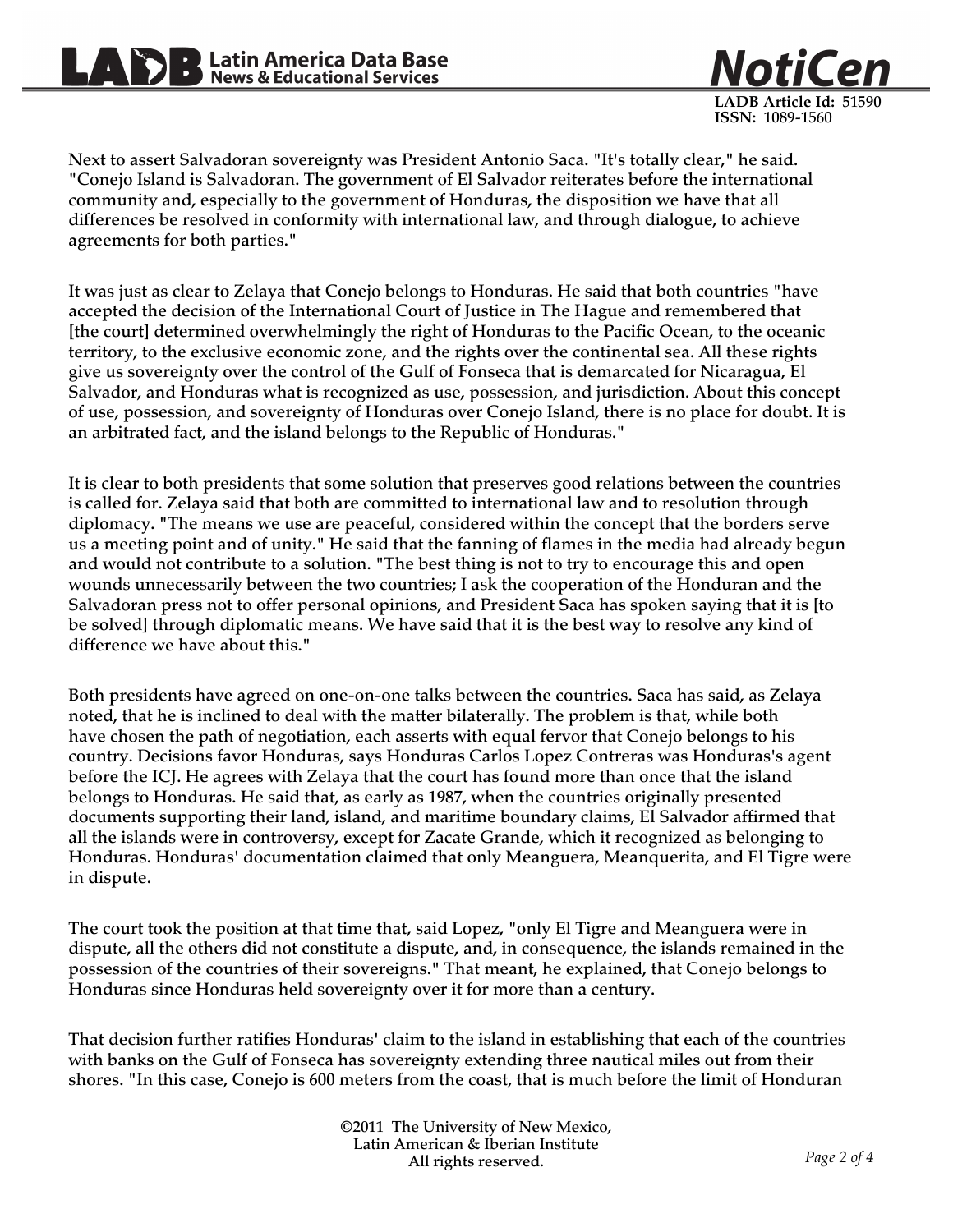

sovereignty of three miles, so that here the sentence again ratifies that Conejo is Honduras'," he said, pointing out further that El Salvador's sovereignty limit is far from Conejo.

The third ratification of the Honduran claim came, argues Lopez, in 2002, when El Salvador presented its petition claiming the estuary of the Goascaran River, with an appendix claiming Conejo, which is just in front of it. "If that had occurred, very probably Conejo would have gone with the coast, but the petition was not accepted, it did not enter into judgment, and Conejo continues being Honduran by its proximity [to the coast]. Therefore, he concludes, "Judicially there is nothing to negotiate or discuss because it was resolved by the court in its original sentence and again in its decision on the petition of revision." Besides all that, there is the practical matter that when the tide is out, says the jurist, you can walk to Conejo from Honduran shores without getting your feet wet.

Lopez also makes the point that, regardless of the law as he interprets it, along with the fact that Honduras must defend its rights in the case to preserve its access to the sea, the countries together cannot afford a battle that would have a negative effect on regional integration. In the wider world, nobody wants to talk to these countries individually, he cautioned.

For the moment, all is well between the countries of the isthmus as they seek commonalities with which to confront the competitive demands of global commerce. But these countries have had their moments of hostility, and might some day have them again. The little island was, during the civil war in El Salvador (1980-1992), used by the Honduran military to keep an eye on guerrilla movements into the country and prevent Honduran territory from being used for arms traffic.

On July 14, 1969, the two countries went to war for about 100 hours in what has come to be called the Soccer War. The Salvadoran Air Force attacked targets inside Honduras and the Salvadoran Army launched major offensives along the road connecting the countries and on the Honduran islands in the Gulf of Fonseca. While it was of short duration, the war resulted in the deaths of thousands of people, and it took the two countries a decade to get over it.

The current affair suggests they still have not got over it entirely. From the little guard shack on Conejo's highest point, Honduran soldiers can easily observe the activity at Puerto de Cutuco, in the department of La Union. In July, Capt. Guillermo Amaya of the Honduran Navy told reporters that the military would soon be building a modern military post on the island. He would not elaborate as to size or mission. As the presidents appear to be building toward a negotiated settlement of some kind and call upon the media to refrain from stirring popular discontent, the probability of this issue getting out of hand appears to be rising.

In Honduras, the opposition Partido Nacional (PN) has called upon Zelaya to take the matter to the UN Security Council. A PN press release stated, "The Partido Nacional demonstrates its indignation and rejection of the declarations of Salvadoran President Tony Saca that Conejo, in the Gulf of Fonseca, belongs to his country. El Salvador is obligated to obey the decision of the International Court of Justice of The Hague of September 1992, which confirmed the rights of Honduras over this and other territories." The release demanded that Zelaya instruct Honduras' UN ambassador to have the Security Council remind El Salvador of its obligation to obey the ICJ decision.